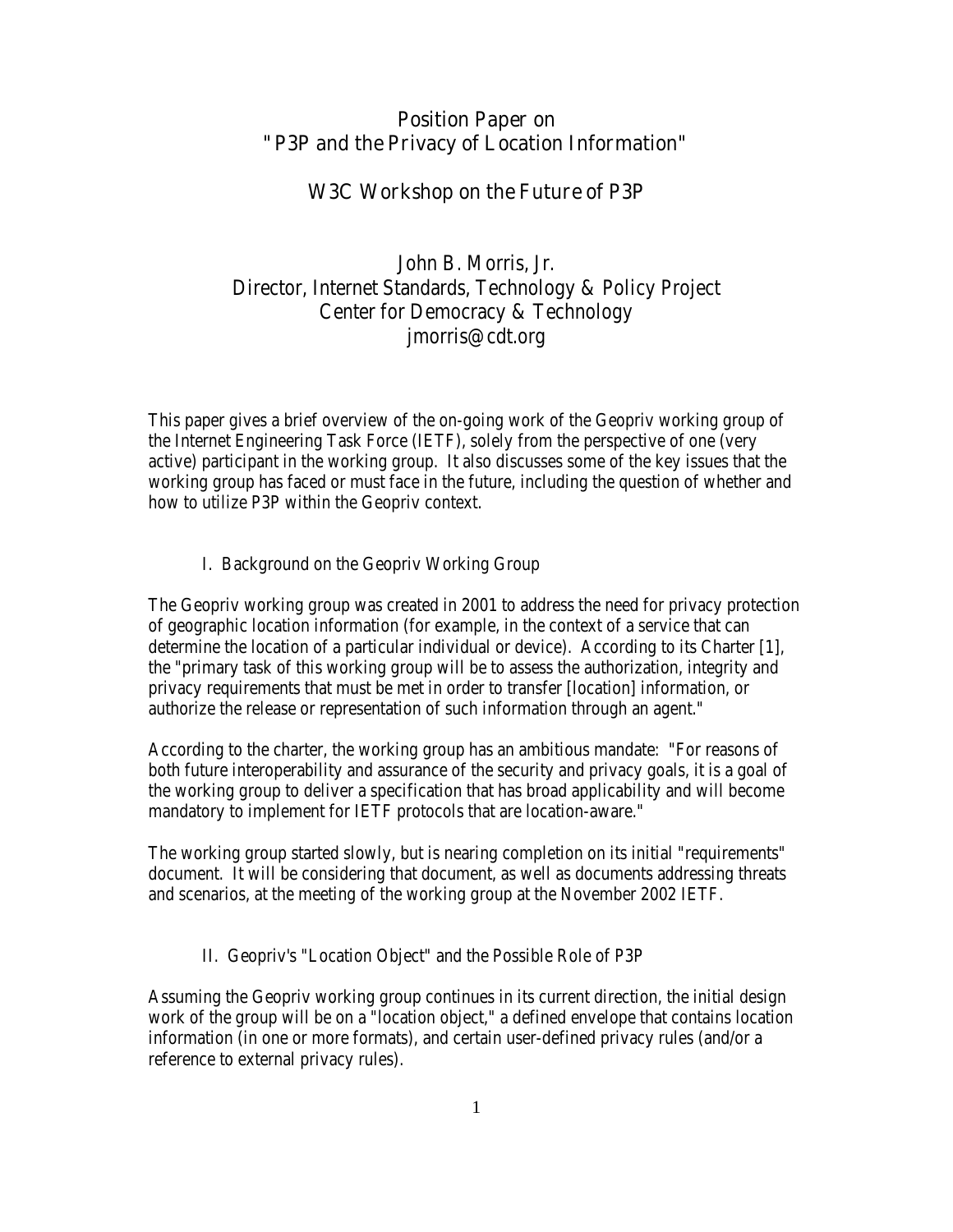A critical but as yet unresolved issue facing the working group is whether the Location Object (LO) should include fields for particular privacy-protecting rules, or instead should simply refer to an external set of privacy rules. An individual (non-WG) Internet-Draft [2] recently submitted to the working group offers four plausible answers to this question, labeled somewhat arbitrarily as follows:

- "Entirely External" -- the LO should only contain a reference to an external set of privacy rules that must be followed by any recipient of the LO.
- "Bare Bones Internal" -- the LO should contain at most one or two rules that specify, for example, that the location information shall not be retained past xyz date (or longer than xyz duration), along with a URI reference to an external set of privacy rules that must be followed by any recipient of the LO.
- "Limited Internal" -- the LO should contain a limited set of rules (say, 4 to 7 rules) that cover the bulk of likely privacy situations (as well as the ability to include a reference to an external set of privacy rules if more robust rules are needed, or external rule storage is preferred).
- "Full Internal" -- the LO should be defined to be able to contain a full, robust, and potentially complex set of privacy rules.

It is unlikely that the working group would adopt the "Full Internal" approach. Among the other three approaches, the Center for Democracy & Technology has advocated for the "Limited Internal" approach that would allow certain privacy rules to be carried with the location information.

If the Geopriv working group adopts something akin to the "Limited Internal" approach, the next question to arise will be the format of (a) the limited internal rules, and (b) the external privacy rules. A major consideration for the working group is the size of the Location Object itself. One goal of the working group is to allow the Geopriv work product to support scenarios with devices that have extremely low computational power and/or that send and receive information using very low bandwidth. Among the possible scenarios, for example, would be very simple and small devices that wirelessly transmit a signal (which can be located by wireless networks) at designated intervals.

Because of the desire to support highly constrained devices, it is likely that any privacy rules carried by the Geopriv Location Object will be implemented with as few bits as possible. Thus, it is a reasonable prediction that the working group will not adopt P3P to control the format of internal rules.

Externally stored Geopriv rules, however, are a different matter. The Geopriv working group is not looking to reinvent any wheels, and thus it is likely that the group will seriously consider whether P3P should be used for externally stored privacy rules.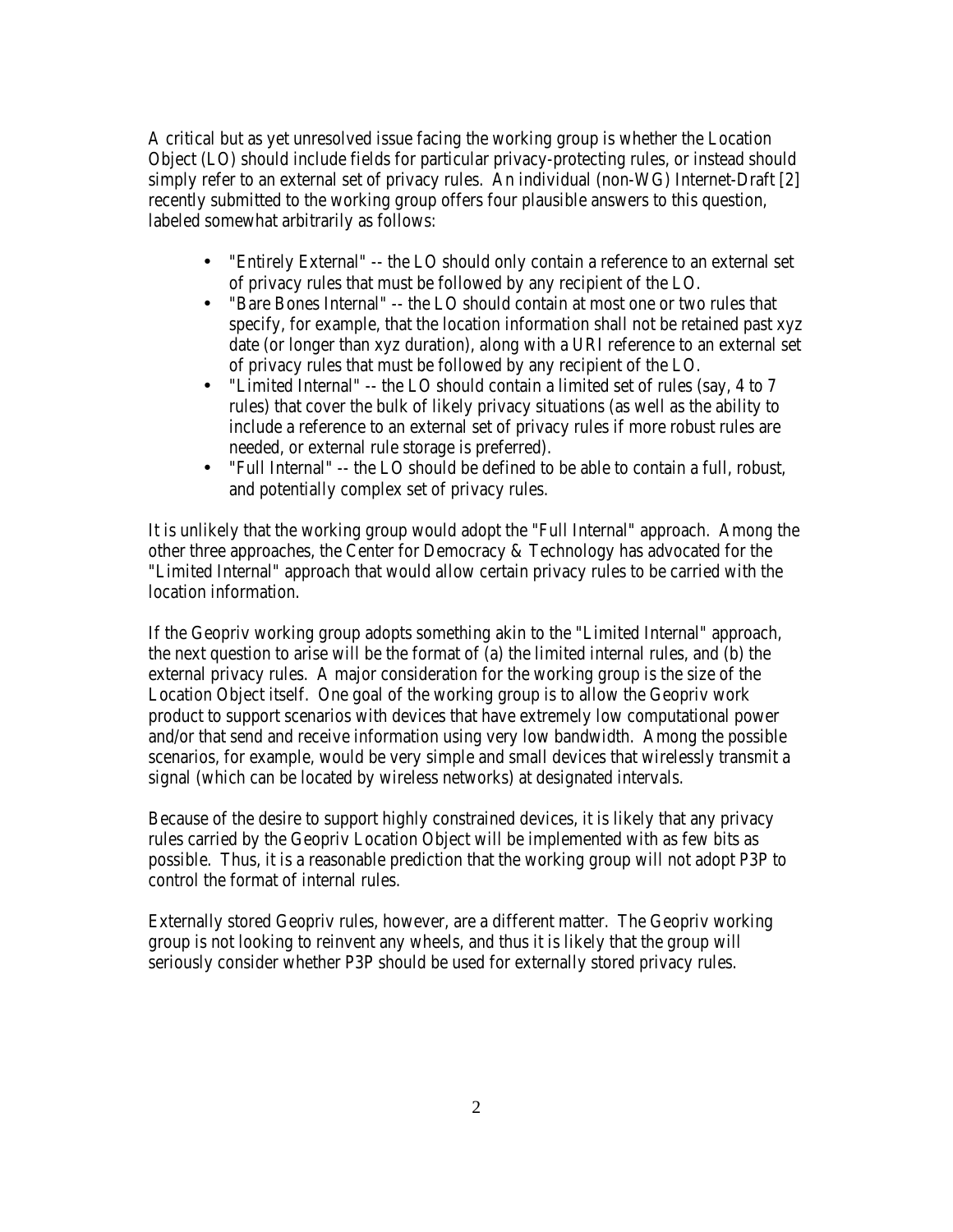III. Specific Privacy Issues Raised by Location Information

The nature of geographic location information, and privacy concerns about such information, raise some challenging issues. Complicating the challenge is the fact that in certain narrow situations (e.g., emergency telephone calls placed over cell phone networks) carriers in some countries have legal obligations to deliver location information regardless of the preferences of the users. Of the many issues that the Geopriv working group is confronting, two might be of particular interest to the P3P workshop.

Granularity of location information: Among the possible location-focused privacy rules are possible rules about how precise a location should be distributed. For example, there may be situations where a user would not want her precise location disclosed, but would be willing to have her time zone disclosed. One proposal [2] to the Geopriv working group, for example, suggests that a user be able to reduce the granularity or specificity of location information along the following line:

- $A = no$  granularity change required
- $B = 10$  kilometer radius (or within a defined latitude/longitude quadrant)

 $C = 100$  kilometer radius (or within larger defined quadrant)

- $D = local$  or municipal civil designation (e.g., city)
- $E =$  state or regional civil designation (e.g., state)
- $F =$  national designation (e.g., country)
- $G =$  time zone

Privacy of Privacy Rules: Another issue being considered by the Geopriv working group is an arguable need to be able to keep certain privacy rules private. Thus, although privacy rules might be conveyed along with location information in a Location Object, in some cases it may be appropriate (depending on the intended recipient) to strip out certain privacy rules. For example, a user might have three hypothetical privacy rules stating:

- 1. No one may retain my location information for longer than one day.
- 2. Business Acquaintance X can be told my specific location weekdays and my current city on weekends
- 3. Business Acquaintance Y can be told my current city on weekdays and no information on weekends.

The simple articulation of these rules, however, can disclose private information about the user's business relationships (and certainly the user would not want Business Acquaintance Y learning that he is disfavored relative to X). Thus, it may be appropriate for a trusted intermediary location server to receive all of the policies, but only forward policy 1 (along with the relevant location information) to either  $\bar{X}$  or  $Y$ .